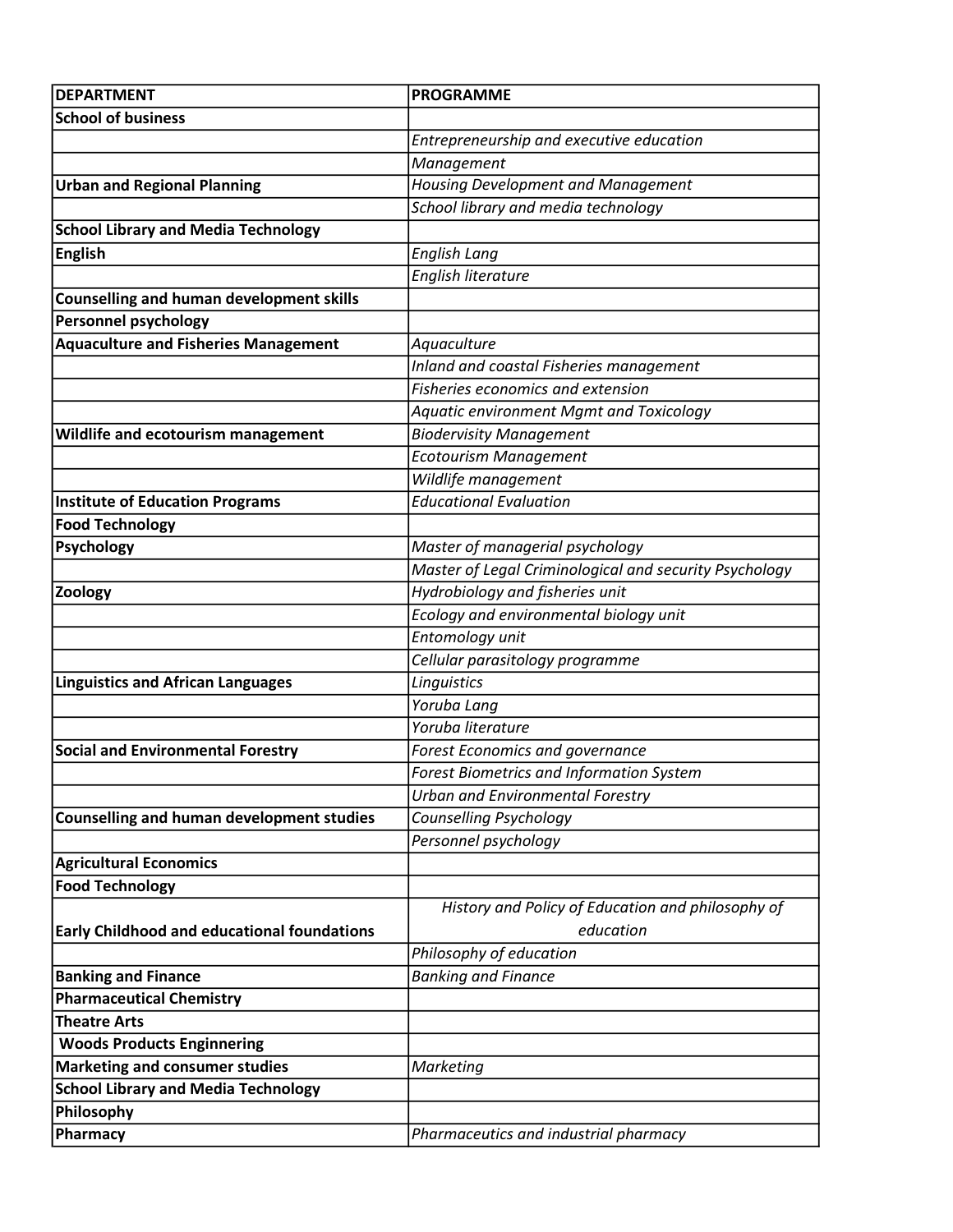| Pharmacy                                             | Drug development                                      |
|------------------------------------------------------|-------------------------------------------------------|
|                                                      | <b>Regulatory Pharmarcy</b>                           |
|                                                      | Centre for Drug discovery, Development and Production |
| <b>Clinical Pharmacy and pharmacy administration</b> | <b>Clinical Pharmacy</b>                              |
| <b>Sustinability Studies</b>                         | Sustainable development Practice                      |
|                                                      | Professional Masters in Development Practice          |
|                                                      | <b>Tourism and Development</b>                        |
|                                                      | <b>Indigenous Knowledge and Development</b>           |
|                                                      | Climate and Society Programme                         |
|                                                      | Sustainable Intergrated rural development             |
| Anatomy                                              | Anatomy                                               |
| <b>Mechanical Engineering</b>                        | <b>Energy and Technology Management</b>               |
| <b>Arts and Social Sciences Education</b>            | All programmes                                        |
| <b>Human Kinetics</b>                                | Sociology and psychology of sports                    |
|                                                      | <b>Sport Administration</b>                           |
|                                                      | Physiology of Exercise                                |
| <b>Religious studies</b>                             | Religious studies                                     |
| <b>Soil Resources Mgmt</b>                           | Soil Fertility                                        |
|                                                      | Soil Chemistry/Mineralogy                             |
|                                                      | Agro-meteorology                                      |
|                                                      | <b>Soil Physics</b>                                   |
|                                                      | Soil Survey and Land Evaluation                       |
|                                                      | Pedology                                              |
|                                                      | Soil Microbiology                                     |
|                                                      | <b>Agricultural Mechnization</b>                      |
| <b>Department of Data and Information</b>            | <b>Information Science</b>                            |
|                                                      | <b>Information Resources Management</b>               |
| <b>Crop and horticultural sciences</b>               | <b>Plant Breeding</b>                                 |
|                                                      | <b>Plant Nutrition</b>                                |
|                                                      | Plant physiology                                      |
|                                                      | <b>Farming system</b>                                 |
|                                                      | <b>Weed Science</b>                                   |
|                                                      | Horticulture                                          |
|                                                      | <b>Seed Production</b>                                |
| <b>Adult Education</b>                               | <b>Industrial Education</b>                           |
|                                                      | <b>Community Development</b>                          |
|                                                      | <b>Communication Arts And Adult education</b>         |
|                                                      | Social Welfare                                        |
|                                                      | <b>Core Adult Education</b>                           |
|                                                      | Philosophy and sociology and adult Education          |
|                                                      | Comparative studies of Adult Education                |
|                                                      | <b>Historical Foundations of Adult Education</b>      |
| <b>Pharmaceutical Microbiology</b>                   |                                                       |
| <b>Health Insurance</b>                              | Curriculum, Instruction and Evaluation unit           |
|                                                      | <b>School and Community Health Education</b>          |
|                                                      | <b>Health and Safety Education Unit</b>               |
| <b>African studies</b>                               | <b>Visual Arts</b>                                    |